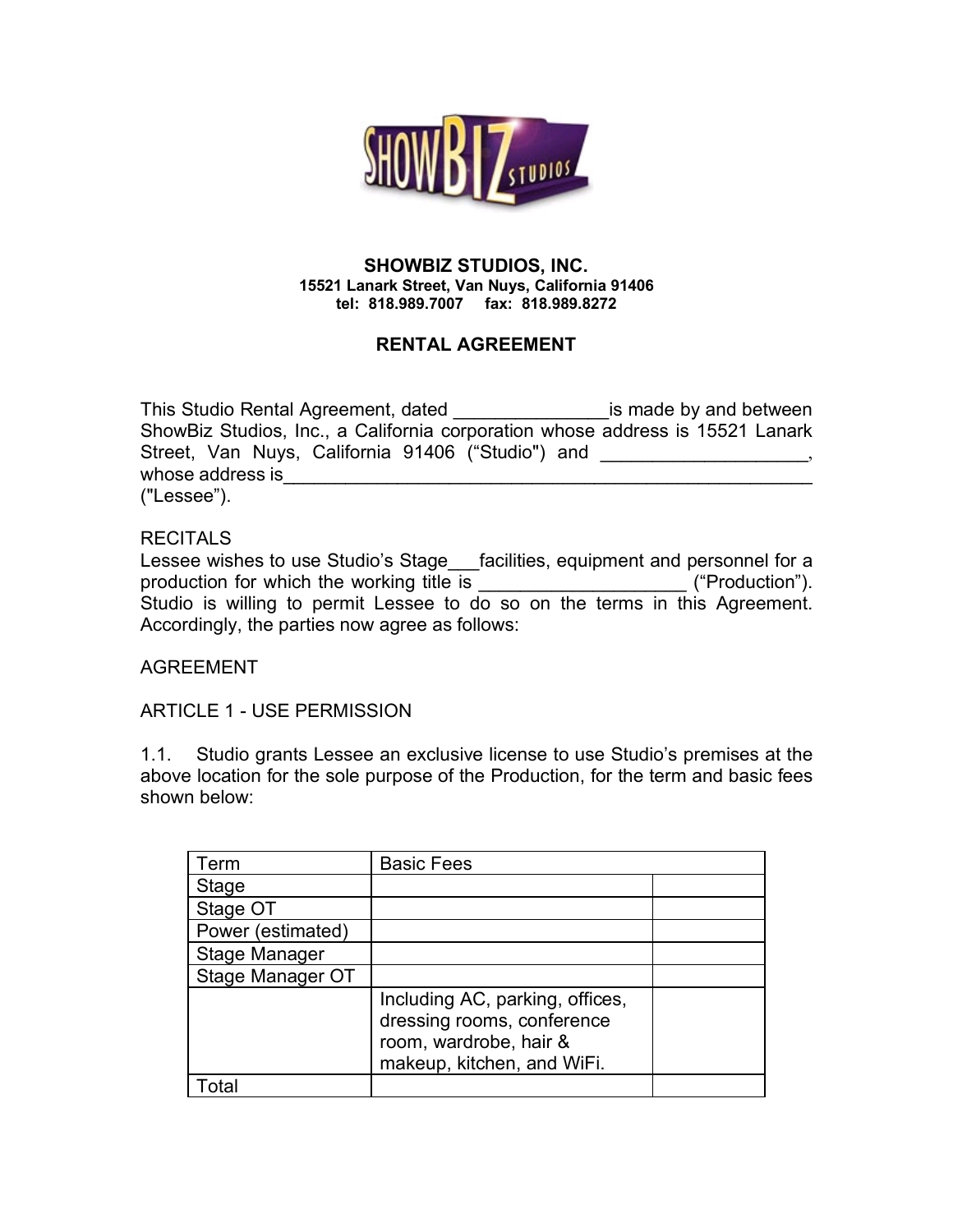1.2. In consideration of the Basic Fees listed above, Lessee will have the right to utilize the power, AC, dressing rooms, stage manager, Internet, & parking, but not the phone bill, copier, and production equipment/supplies. Lessee may request, and Studio may make available additional services, equipment, and utilities according to customary rates provided in good faith and reasonable diligent manner by Studio. Studio is not required to make such additional services/equipment available and if chooses not to, will notify Lessee.

1.3. Studio may require Lessee to accept and pay for security, fire protection and other ancillary protective services as Studio deems reasonable and necessary, according to rates provided by Studio, upon reasonable advance notice, although Lessee will have the option and right to contract for such additional services with an outside company, should it desire to do so.

1.4. Studio grants Lessee the exclusive license during the Term to occupy the Premises for production of the Production. Lessee may as reasonably necessary for the Production: (i) bring employees, agents, vehicles, equipment and materials onto the Premises; (ii) construct sets and props on the Premises; (iii) photograph the Premises and all its signs, structures, interiors and exteriors; and (iv) conduct appropriate production activities on the Premises. Before the Term, Lessee employees may inspect and photograph the Premises to prepare for production without additional charge.

1.5. Lessee shall be the sole owner of all right, title and interest in and to the Production, including, without limitation, all photographs, film, video and audio recordings made hereunder (collectively, "Recordings"), in any and all media, whether now known or hereafter devised, throughout the universe in perpetuity, and shall have the right to reproduce, exhibit, advertise, license and exploit all of the Recordings made hereunder in connection with filming on Premises (including and any and all of Studio's marks, tradenames, logos, etc. appearing thereon), including, without limitation, the right to use or authorize the use of any portion(s) of the Production containing the Recordings in connection with the exploitation of any allied, ancillary or subsidiary rights with respect to the Production. Lessee may depict the Premises as Lessee chooses, using actual names, signs or features on the Premises. Lessee may construct sets duplicating the Premises for scenes, retakes or promotions. Lessee will not be obligated to use any photography or recordings of the Premises. Studio specifically acknowledges and agrees that it shall not have any right, title or interest in the Production or any element thereof or rights relating thereto.

# ARTICLE 2 - PAYMENT AND SECURITY DEPOSIT

2.1. Amounts are due and payable to Studio pursuant to Section 1.1 without need for any invoice or additional request (provided that if the power estimate in Section 1.1 changes, Studio shall notify Lessee promptly upon such change), for Sections 1.2 and 1.3 Studio must provide invoice. However, Studio may choose to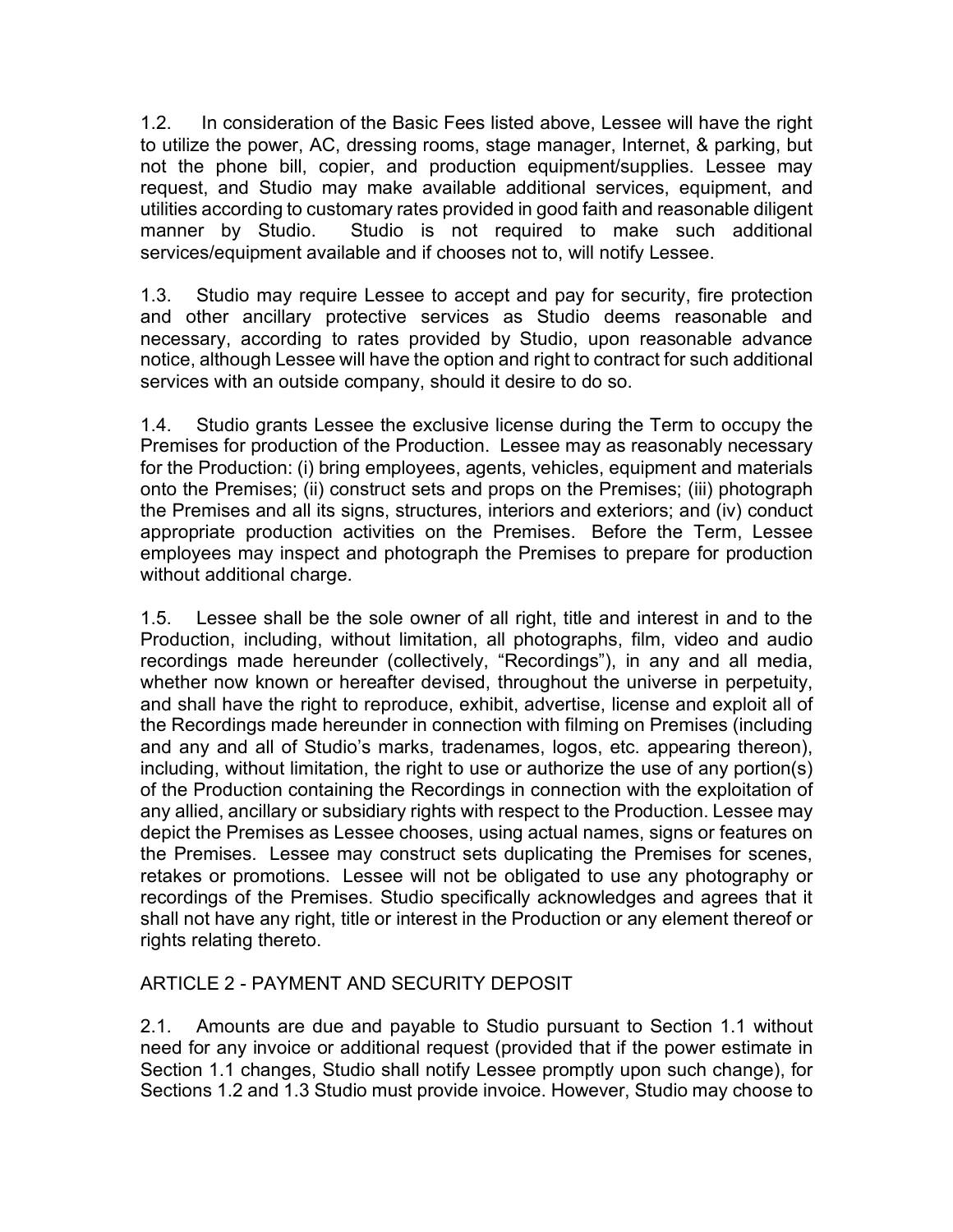provide periodic invoices to Lessee. Invoices will state any additional charges that Studio has identified and which have been approved by Lessee as set forth below. The amount stated in each invoice is due and payable with 30 business days of receipt. If amounts due are not received by Studio within 30 business days after delivery of the invoice, then Lessee shall pay an overdue charge equal to one and one-half percent (1.5%) per month of the total amounts past due, or the highest charge permitted by law, whichever is lower. Any charges above these listed in 1.1., must be approved in advance by the UPM.

2.2. Lessee must pay Studio **and the set of the set of the set of the studio studio constant on signing** this agreement, and **on** Any adjustments will be discussed and added to or deducted from these payments at the end of this lease.

## ARTICLE 3 - PRODUCTION SCHEDULE AND NOTICE

3.1. Normal Studio operating hours are Sunday through Saturday, 12 hours per day, excluding holidays. Lessee will be charged according to the then current Studio rate schedule for use of facilities and services outside these hours, but in no event more than the amounts (pro-rated if necessary) under Section 1.1.

3.2. Lessee must keep Studio reasonably informed in writing of Lessee's planned production schedule from set-up through completion of disassembly and departure from the premises, provided that inadvertent failure to notify Studio of any changes shall not be deemed a breach hereunder. Delay in production, scheduling or otherwise does not excuse Lessee's obligation to pay all amounts due to Studio unless mutually agreed by the parties.

## ARTICLE 4 – USE OF PREMISES

4.1 Lessee shall use the premises only for the purposes stated in this Agreement. Lessee must conduct itself and require all persons associated with Lessee to conduct themselves courteously and with respect for the rights and sensibilities of neighbors, and others and for all property. Lessee must take all reasonable action needed to preserve and protect all property of Studio.

4.2. Lessee must comply, and cause all persons associated with Lessee to reasonably comply with all rules, regulations and procedures established by Studio, and provided to Lessee. Studio is responsible to Lessee for nonperformance of any rules, regulations or procedures by any person under their control or authority.

4.3. Lessee must not engage in or permit any pyrotechnics, open flames, use of flammable materials, smoke effects, discharge of firearms, dangerous stunts, or other dangerous or hazardous activity, nor engage or permit any offensive or adult oriented activities, without first informing and obtaining consent (which shall not be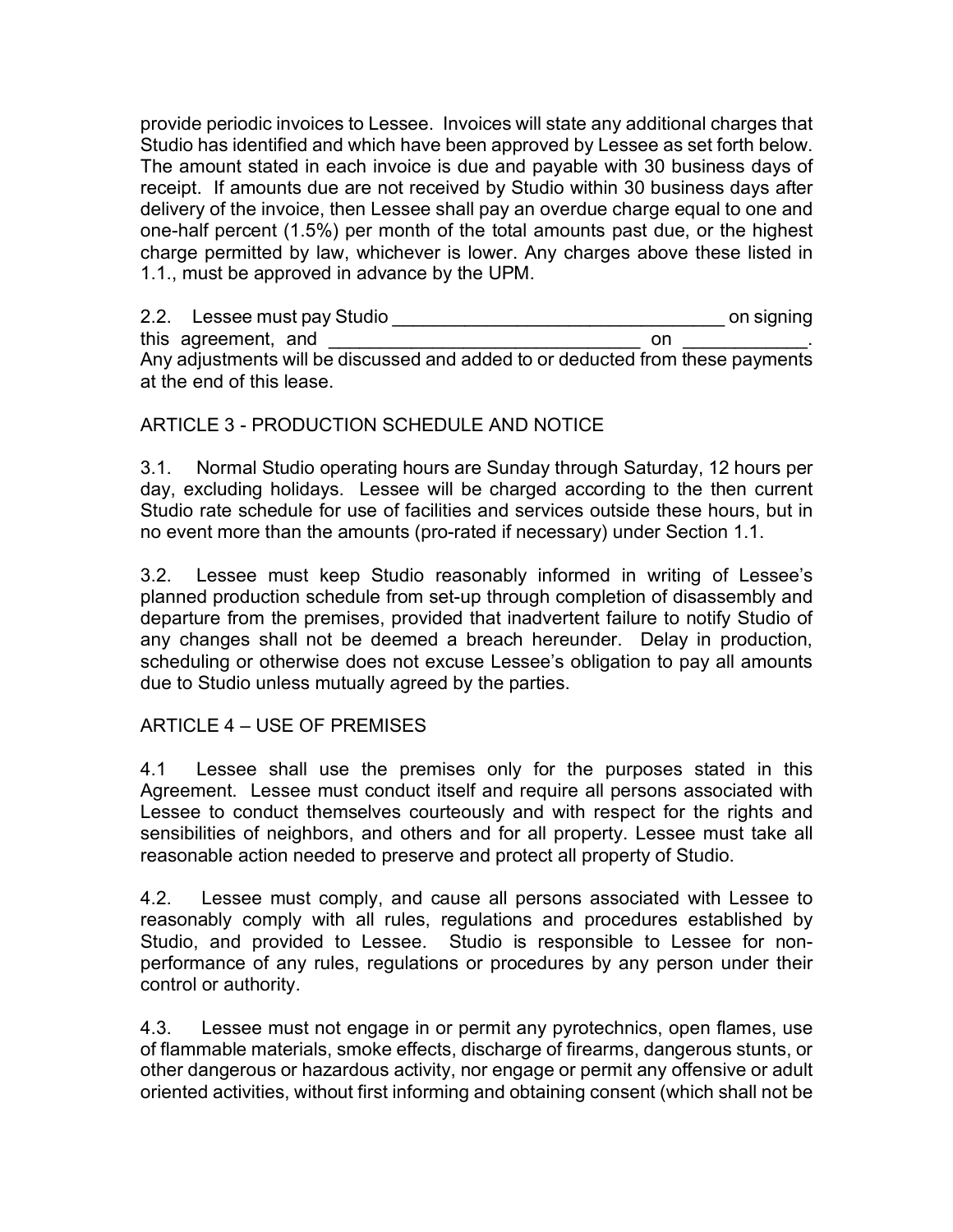unreasonably withheld) from Studio and complying with all applicable laws and permit requirements regarding that activity. Consent by Studio may be withheld after good faith review and determination. If Studio denies a request it must inform Lessee immediately and as to the reason. Lessee must ensure that properly licensed persons oversee all aspects of any such activity. Lessee must not knowingly engage in or permit any illegal activity.

4.4. Lessee acknowledges that the premises and facilities are satisfactory and in a safe condition. Studio represents and warrants that the Premises is maintained in compliance with all federal, state and local laws, rules, regulations, codes and ordinances and is free of latent defects or illegal conditions of which Studio is or should be aware except those of which Studio has notified Lessee, and additionally Studio represents and warrants that Studio is responsible for maintaining the condition of all common areas. No additional representations or warranty is made by Studio as to the condition or state of repair of the premises or facilities, other than those made herein.

4.5. Lessee must not make any permanent alterations to the premises without Studio's prior written consent. Alterations include any structural change, such as, without limitation, removal or cutting of doors, walls, ceilings, sound proofing, or changes to joists, girders or supports of any kind whatsoever.

4.6 Lessee acknowledges the existence of parking restrictions in the surrounding community, and that vehicles improperly parked could be cited and/ or towed away at the owner's expense. Lessee shall be solely responsible for matters pertaining to parking outside of Studio's premises, however Studio will make available to Lessee the parking facilities of Studio for the Production.

4.7. No animals are allowed at the Studio unless they are in Lessee's production. Show animals must be caged or leashed and accompanied by a licensed owner. No animals shall be allowed to remain at the premises overnight.

# ARTICLE 5 - RISK MANAGEMENT PROVISIONS

5.1. Studio will not be liable for failure or interruptions in utility services, street blockage or other interference with access to the Studio, noise or other conditions or incidents in the neighborhood outside of Studio's control. Interference due to Lessee's employee protest, work stoppage, union picketing or other disruption related to the Production does not relieve Lessee's obligations under this Agreement.

5.2. Some Studio equipment, such as fire safety equipment, will be made available at no additional charge. Lessee assumes and shall bear the risk of loss and damage to any equipment from any and all uses whatsoever under it's control. If Studio determines that any equipment is lost, stolen, destroyed or damaged beyond repair by lessee, Studio must first give notice and opportunity to dispute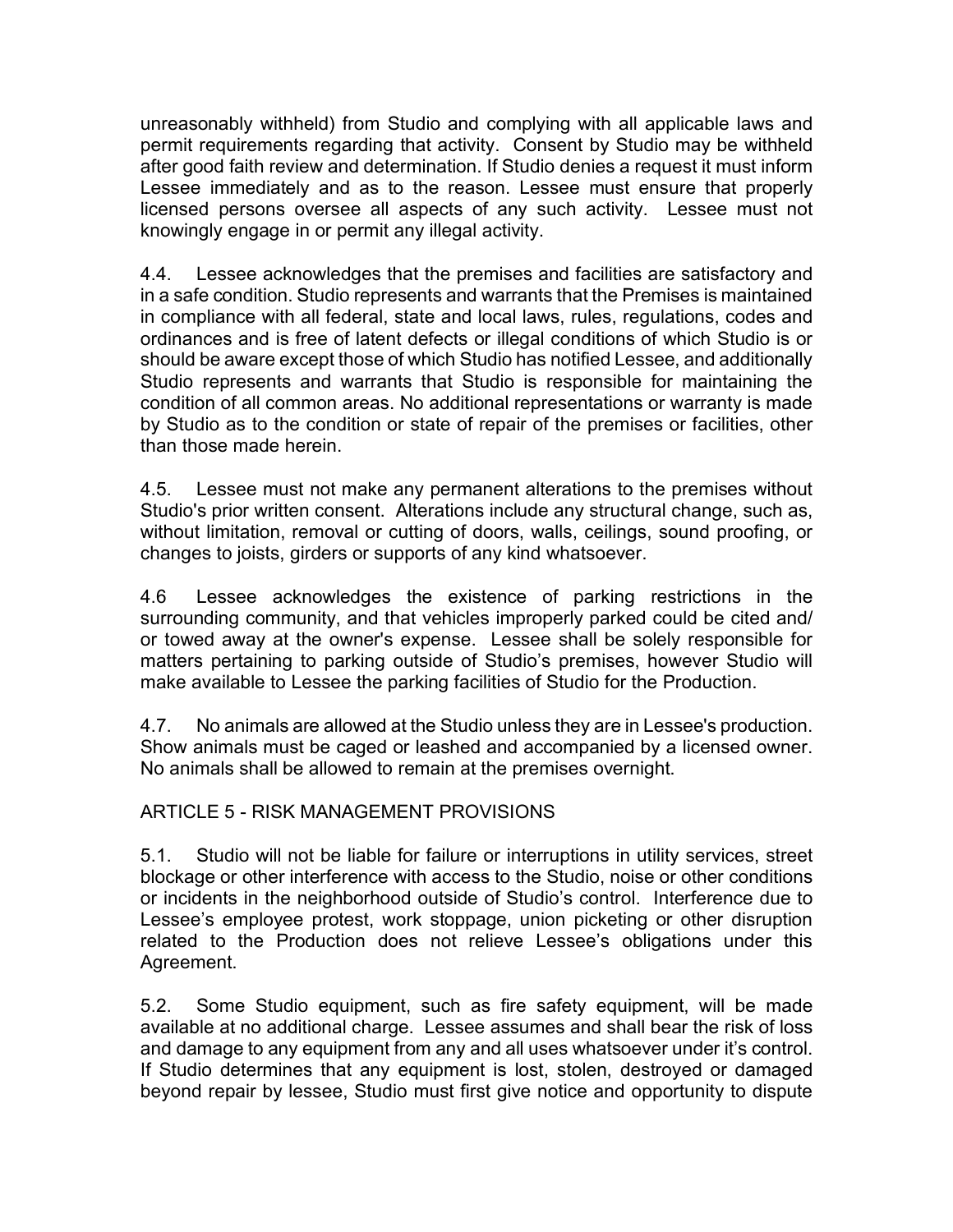before any charge, and Lessee must pay Studio, the full replacement cost for comparable item, not new, unless item is new.

5.4. During the Term, Lessee shall at Lessee's cost, obtain and maintain at all times liability insurance and broad form property damage insurance with a combined single limit of bodily injury and property damage liability of at least one million dollars (\$1,000,000.00), insuring against all liability of Lessee and persons associated with Lessee relating to use, possession or occupancy of the Studio. During the Term, Lessee shall also maintain adequate workers compensation insurance as required by law. All insurance shall name Studio as additional insured and shall state that the insurer will not cancel or modify the policy without first providing Studio at least 5 days written notice.

5.5. On request from Studio, Lessee shall provide Studio with proof in the form of a letter and/or certificates of all insurance. Studio may require delivery of these certificates before permitting Lessee to use or occupy the premises, or as a condition to further use or occupancy, in such event, Studio must give Lessee adequate advanced written notice.

5.6. Lessee shall indemnify, defend and hold Studio harmless from any and all claims, actions, suits, proceedings, costs, expenses, damages and liabilities, including reasonable outside attorney's fees, arising from or relating to the Production, equipment or materials, the possession, use, operation, damage or loss of the Studio or any equipment or materials and the activities of Lessee or persons related to or connected to Lessee. Excluding matters covered by Lessee's indemnity above, Studio agrees to indemnify and hold harmless Artist from and against any and all claims, actions, suits, proceedings, costs, expenses, damages and liabilities, including reasonable outside attorney's fees arising out of or in connection with (a) negligence or willful misconduct of Studio or Studio employees; and/or (b) Studio's breach of this Agreement.

5.7. Lessee shall pay in the usual course of business for all labor, materials, supplies or equipment or work performed or provided at Lessee's written request so as to keep the Studio free and clear from mechanics and all other liens.

5.8. Lessee shall display reasonably necessary signs and notices that Studio requests from time to time, to notify workers and others of Lessee's responsibility (and, if requested by Studio, Studio's non-responsibility) for matters pertaining to the Production.

# ARTICLE 7 - EXPIRATION, REVOCATION AND TERMINATION

7.1. This Agreement may be terminated by Studio, thus revoking permission to use the Studio, on 10 days written notice to Lessee at any time for any uncured material breach of this Agreement, after written notice of such material breach five (5) business days to cure such breach before termination, as determined in the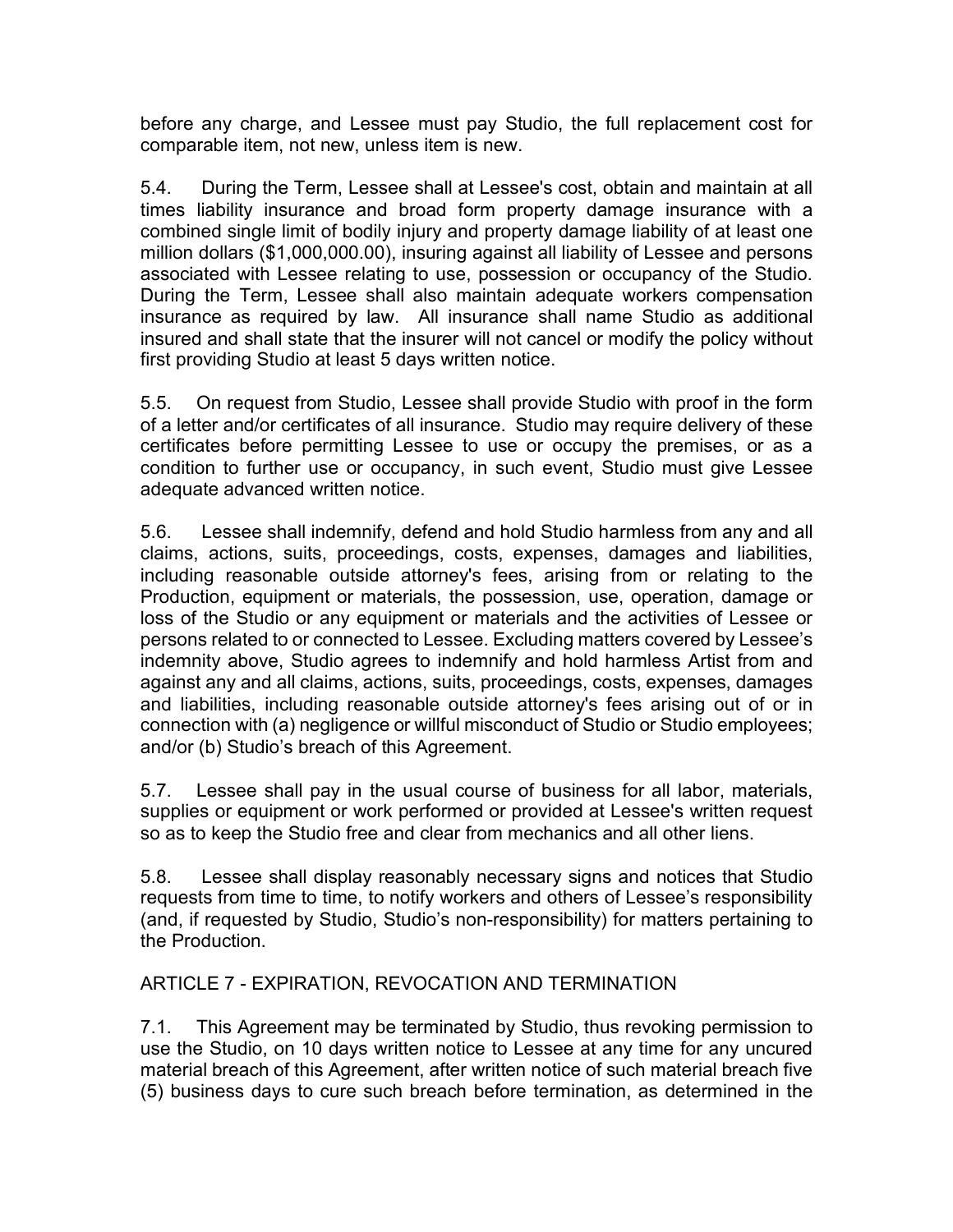sole reasonable judgment of Studio. Studio shall have the right to terminate this Agreement on 30 days written notice to Lessee in the event of a material event that makes it impossible for Studio to continue to provide the Studio to Lessee. This cannot be for reason of financial opportunity. Termination hereunder (if any) shall have no effect on Lessee's right to freely exploit any and all Recordings made up to the point of termination (if any)

7.2. On expiration or sooner termination of this Agreement, Lessee must at Lessee's expense remove all facilities and equipment placed on the premises by Lessee, reasonably clean the premises and remove all materials and rubbish to leave the premises in a clean and normal condition, subject to reasonable wear and tear. If Lessee leaves materials or paints any portion of the premises, Lessee shall restore the original condition by removing the materials and/or paint, or, if acceptable to Studio, painting over it with a solid, neutral color acceptable to Studio. Damage caused by set construction, staging, water damage or otherwise, provided such damage is solely caused by the Production, may be repaired by Studio at Lessee's expense after providing written notice/cure/and failure of Lessee to cure. If Lessee fails to timely leave the premises, then in addition to all other fees and charges, Lessee shall pay Studio additional rent equal to the base rent provided for in Section 1.1 for each day that Lessee fails to leave the premises.

7.3. All amounts due shall be deemed to be rent and all remedies now or hereafter given by the laws of the State of California for the collection of rent are reserved by Studio.

7.4. Once the deposit is paid under Section 2.2, or Lessee begins occupying the Premises, Studio will be entitled to an action at law for monetary damages only, and Studio may not enjoin, prevent or delay Lessee's use of the Premises, the production, distribution, advertising, marketing, exhibition and/or exploitation of the Production, or the exercise of the rights granted herein.

# ARTICLE 8 - GENERAL PROVISIONS

8.1. All rates for services, equipment and utilities may include mark-ups to Studio, provided Lessee is informed of such mark-ups in advance of any charges.

8. 2 Failure or delay by Studio to comply with the terms of this Agreement due to act of God, war, terror, strike or other labor trouble, fire, riot, earthquake or other disaster, action of government authority, utility disruption, or other incident or event beyond the Studio's control "force majeure" shall not be deemed to be a breach of this Agreement, and Studio shall not be liable to Lessee for any damages. Lessee will not be liable to Studio for any such "force majeure" event. The term shall be suspended and continued for such suspension period.

8.3. Lessee shall comply and cause all personnel associated with Lessee to comply with all federal, state and local laws and regulations including but not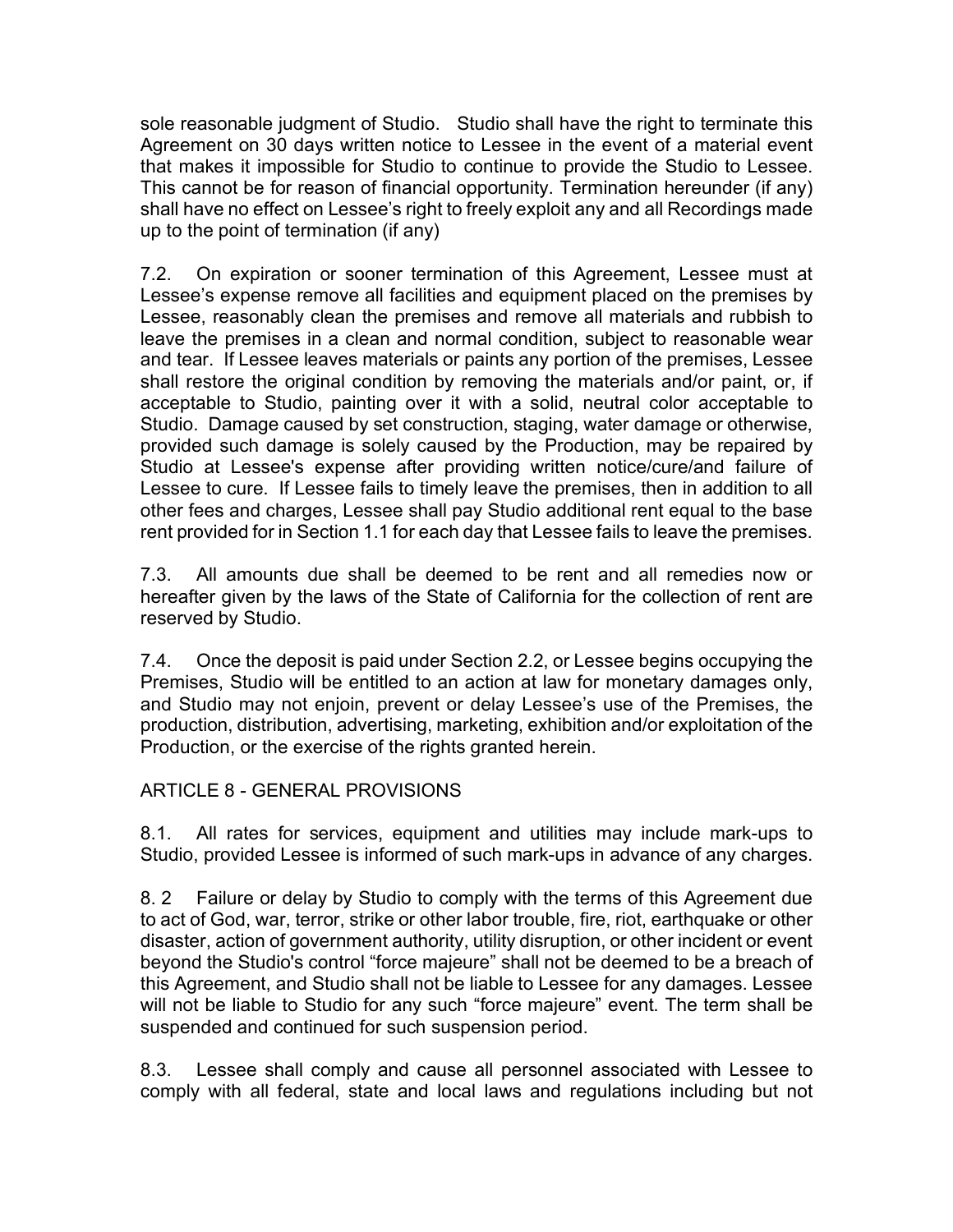limited to payment of business taxes, obtaining all required licenses and permits, laws pertaining to fire safety, and hazardous materials and to personal conduct while at the premises.

8.4. Lessee will not employ or use any person for any activity relating to the Studio that, to the best of Lessee's knowledge would cause or permit any union to claim that Lessee or Studio committed an unfair labor practice or breached or interfered with any collective bargaining agreement or any applicable laws or which would cause a union to picket the Studio or subject the Studio to any work stoppage, provided that this Agreement does not require Lessee to sign any collective bargaining agreement to which it is not presently a signatory.

8.5. The parties are entering into this Agreement as independent contractors and no agent or employee of one shall be deemed to be the agent or employee of the other. Nothing in this Agreement is intended to make either of the parties a partner or joint venture with the other.

8.6. All objections to the accuracy of any charges must be received by Studio in writing within 7 business days after Lessee receives the invoice. All objections not received within that time shall be deemed to be waived and Lessee shall be deemed to have conceded the accuracy of the charges. Any claim or defense of any kind by Lessee based on or arising in connection with this Agreement or otherwise shall be barred unless asserted by Lessee by commencing an action or asserting the defense within one year after the act, omission, incident or occurrence which is claimed to form the basis of the action or defense.

8.7. Studio agrees that Lessee may license and assign all rights in and to the Recordings and/or to the Production to any person, corporation or entity in connection with the distribution, advertising, exhibition and/or exploitation of the Production.

This is the parties' entire agreement regarding its subject matter. This Agreement supersedes all prior negotiations, discussions, correspondence and written agreements on its subject. This Agreement can be amended only by a written agreement signed by both parties.

8.8. Section numbers and headings in this Agreement are only for convenience and shall not be used to interpret or construe any of this Agreement's provisions. The provisions of this Agreement shall be interpreted and construed according to their fair meanings and not strictly for or against either party. All provisions of this Agreement which expressly or by their nature survive expiration or termination shall continue in effect after and regardless of expiration or termination, until fully performed or until, by their nature, they expire.

8.9. No waiver by Studio of any breach by Lessee under this Agreement shall constitute a waiver of any subsequent breach.